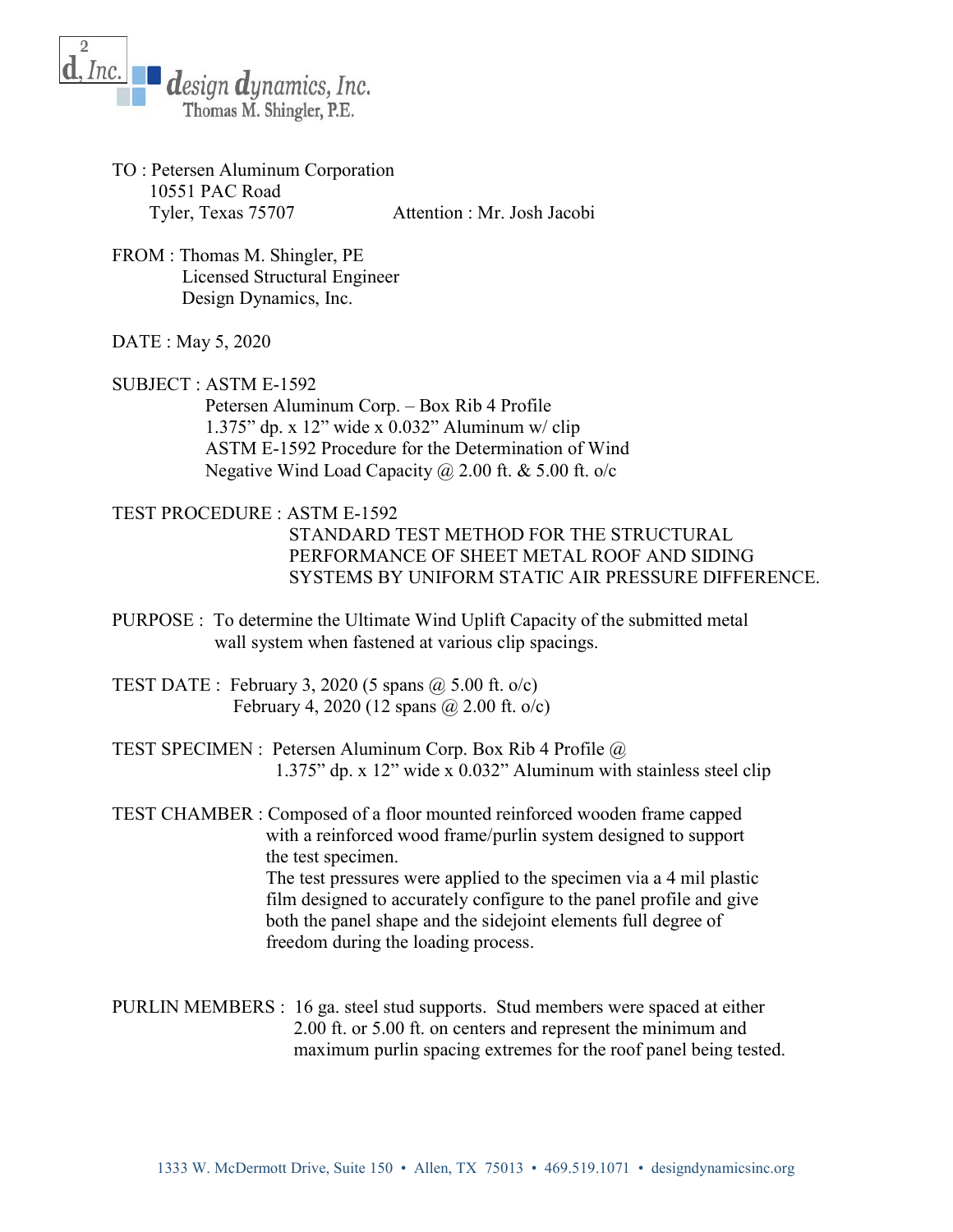PRESSURE INDICATOR : Extech Model HD700 Differential Pressure Manometer with a 0-2 psi (0-288 psf) range and a min/max "hold" feature which "locks" at the ultimate test pressure.

DIGIMATIC CALIPER : Honeywell Model Short Longfellow Linear Position Transducer with 0-6" of travel.

INSTALLATION : The panels were installed using one (1) piece 2.50" lg. x 0.034" thick stainless steel fixed clips which were screw-attached to the top flanges of the 16 ga. steel support members using two (2)  $\#14-13 \times 1 \frac{1}{2}$ " long DP1 self drilling flat head, CONCEALOR fasteners (two fasteners per clip). Sidejoints consisted of -to-panel longitudinal edge engaged male/female joint.

Outer side panels were fastened using two  $(2)$  ¼-14 x 1 ½" long at each support along the each side of the mock-up.

Transparent/flexible plastic film (Visqueen  $\omega$  4 mils thick) was applied loosely between panels and the top flange of the various 16 ga. support members.

 This plastic film was also tucked into each panel sidejoint to create a vacuum seal, but not restrict sidejoint movement under load.

PROCEDURE : The individual panels were installed into the test chamber as a seven (7) panel wide array per standard field techniques.

> The specimen was checked for proper adjustment and all vents closed in the pressure measuring lines. The required deflection measuring apparatus' were installed at their specified locations. These locations are illustrated on an enclosed sketch.

> Initially the system was preloaded to (-) 5 psf to insure proper seating of the panels, clips and plastic film.

 After the preloading process, initial deflection measurements were taken at the eight (8) key panel locations. These initial deflection readings represented the zero position/zero load specimen status from which all readings were referenced. Individual data sheets and graphic plots of the deflection readings are enclosed with this report.

A "step loading" procedure was used with load increments of 10 psf.

 At each increment pressure level, the test pressure was maintained for a period of not less than sixty (60) seconds.

 After the sixty (60) second pressure "hold" period, measurements were recorded at each of the eight (8) critical panel locations.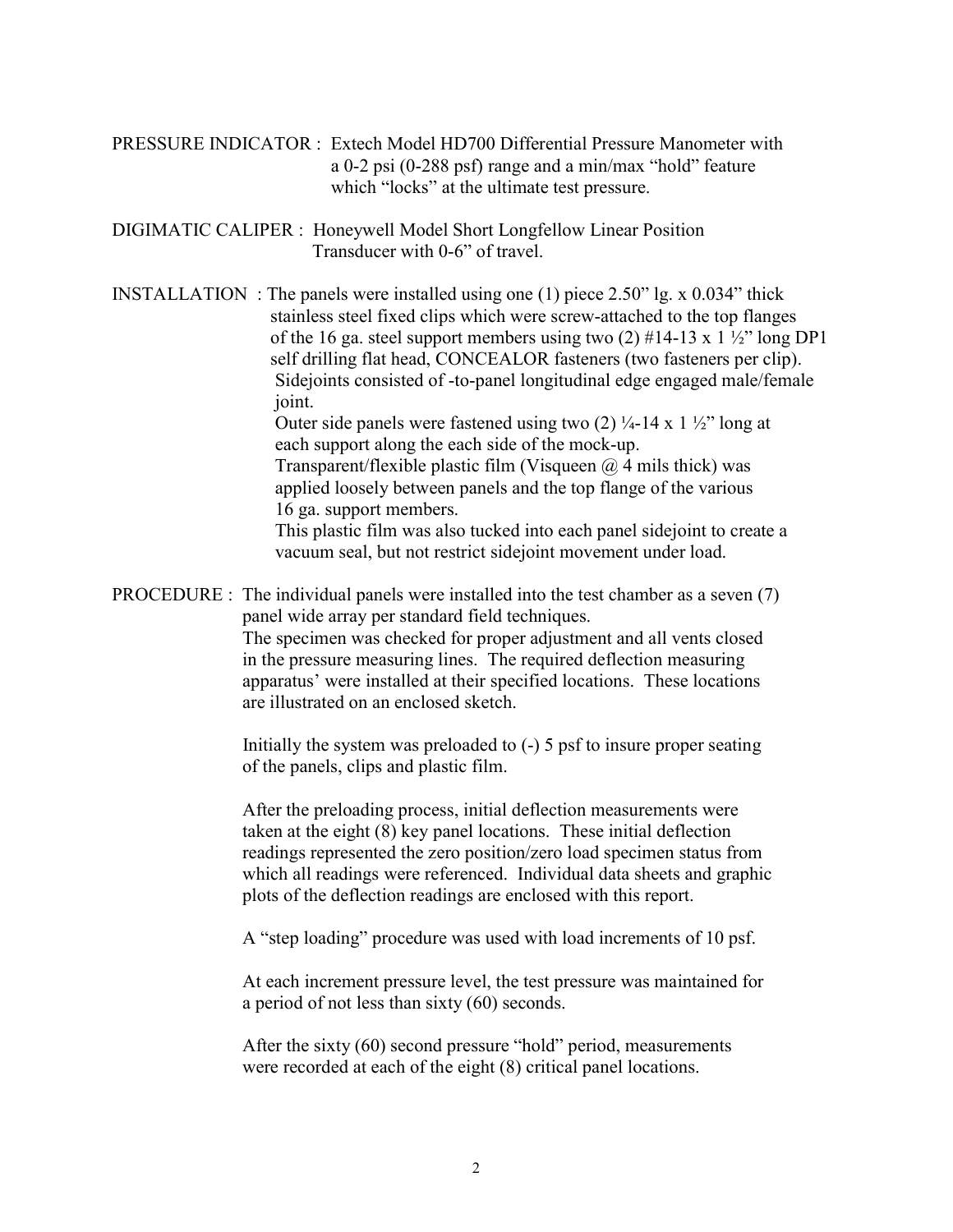Also during this time period……broad-flat areas of the panels, sidejoints and clips were visually inspected for signs of localized distress.

 At the end of each pressure "hold" phase, the test chamber was returned to a zero pressure status and deflection measurements were once again recorded to check for meaningful "set" in the system.

 Ever-increasing pressure values were applied and deflection values recorded both at the pressure as wells as at zero.

 This product continued until the Ultimate Uplift Pressure of the panel or a panel system component demonstrated "distress".

 The Allowable Uplift Capacity for the tested system is the Ultimate Uplift Pressure divided by a Factor-of-Safety of 2.00.

 The Allowable Uplift Pressure for the panel system established at both the 2.00 ft. and the 5.00 ft. stud spacing, with intermediate Allowable Uplift Pressures being determined via linear interpolation between the two (2) test-established extremes.

## ASTM E-1592 TEST RESULTS :

| Span, ft.         | Ultimate Pressure, psf | Allowable Pressure, psf |
|-------------------|------------------------|-------------------------|
| 2.00 <sub>1</sub> | $($ -) 171.1           | (-) 85.6                |
| 0.00              | -                      | $\binom{1}{4}$ .        |